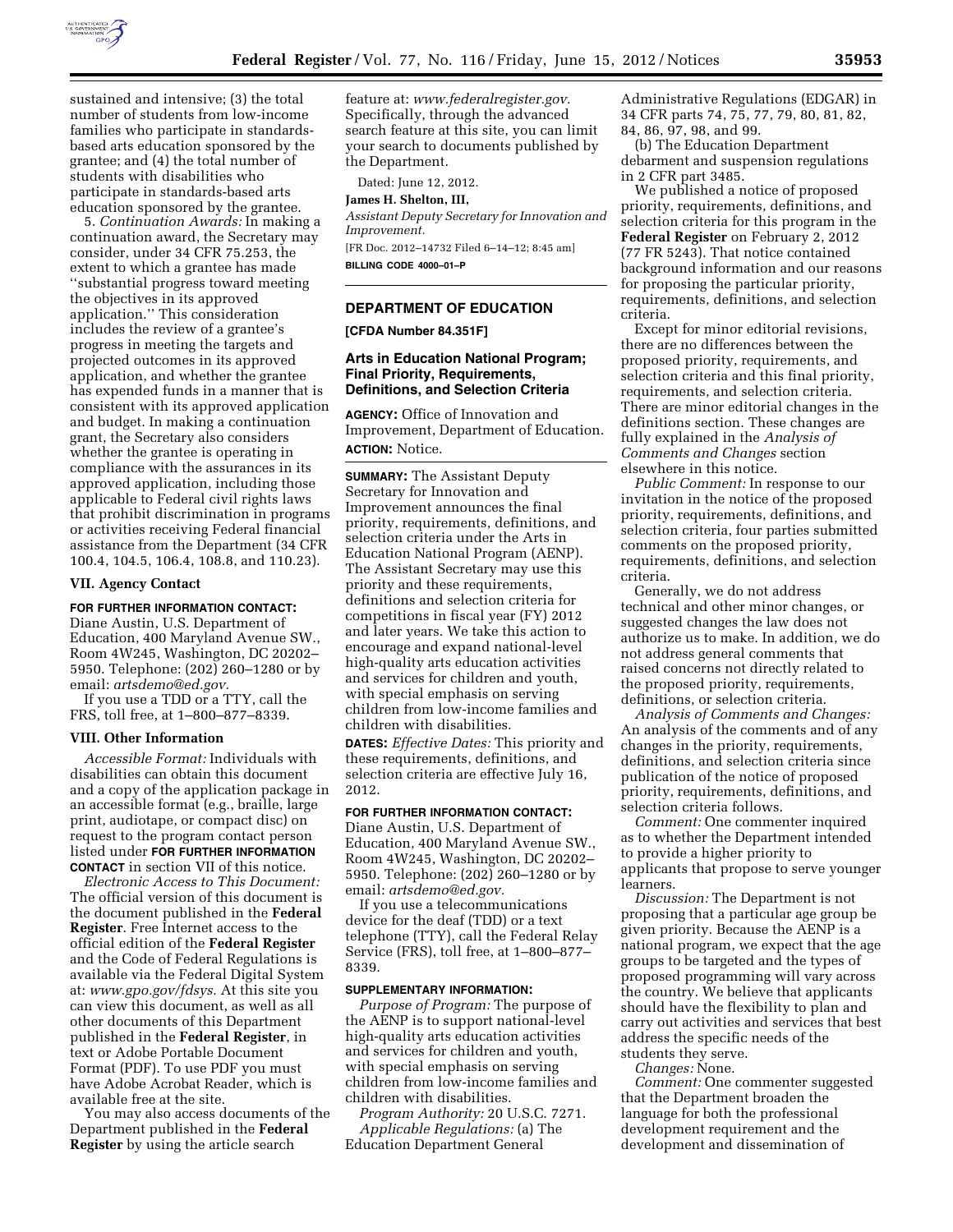instructional materials requirement to specifically include general classroom teachers who use the arts in their classrooms. The commenter stated that general classroom teachers have had little, if any, professional development either in teaching about the arts or integrating the arts with other curricula. The commenter further stated that general classroom teachers should have access to online instructional materials so they can effectively use the arts in their classrooms.

*Discussion:* The Department agrees that general classroom teachers who use arts in their classroom should receive the necessary professional development and instructional materials in order to provide quality instruction in the arts. In fact, the definition for ''arts educator'' on page 5244 of the February 2, 2012, proposed notice is ''a teacher or other instructional staffer who works in music, dance, theater, media arts or visual arts, including folk arts.'' Therefore, general classroom teachers who use arts in their classroom, as well as other educators who instruct children in the arts, meet the definition included in this notice and may benefit from professional development, instructional materials, and other services provided under the AENP.

*Changes:* None.

*Comment:* The same commenter suggested that the Department provide a definition for the term ''child with disabilities'' as that term is used in the notice.

*Discussion:* We agree.

*Changes:* We are including a definition of ''children with disabilities.'' For purposes of this program, ''children with disabilities'' means children who meet the definition of ''individual with a disability'' applicable to Section 504 of the Rehabilitation Act of 1973, as amended, which is set out at 29 U.S.C. 705(20)(B).

*Comment:* The same commenter raised concerns about the language under Executive Order 13563(4) on page 5245 of the February 2, 2012, notice of proposed priority, requirements, definitions, and selection criteria. The commenter stated that performance objectives would not provide for the kind of rigorous evaluation that should be part of AENP and recommended that the evaluation requirements be strengthened. The commenter further stated that a well-tailored research and evaluation platform would assist the grantee in knowing which programs worked, what made them successful, how they affected the target group, and provide qualified examples for others.

*Discussion:* In the 2012 AENP notice inviting applications for new awards,

published elsewhere in this issue of the **Federal Register**, we are including selection criteria from the Education Department General Administrative Requirements (EDGAR) on the quality of the project evaluation, which address the commenter's concerns.

*Changes:* We have added selection criteria on evaluation under the heading ''Quality of the project evaluation'' in the notice inviting applications.

*Comment:* One commenter recommended that the art-based educational programming requirement be modified to emphasize the importance of sequential, standardsbased teaching that is unique to music education. The commenter added that it would be beneficial for the Department to acknowledge the importance of such student engagement, particularly among children from low-income families (as defined in this notice).

*Discussion:* The Department believes that the commenter's concern is addressed by the professional development requirement. Applicants are required to describe in their applications how professional development in all of the arts, including music, will be aligned with State and national standards. In addition, the quality and depth of an applicant's professional development plan and the potential impact on teachers, and ultimately their students, will be evaluated by peer reviewers. This includes the impact of the professional development on children from lowincome families and on children with disabilities. The Department is not giving any particular discipline a priority.

*Changes:* None.

*Comment:* One commenter suggested that the Department fund multiple projects and organizations under AENP in order to more significantly affect students by supporting diversified approaches to teaching and learning through the arts.

*Discussion:* The funds available for this program will likely not be sufficient to support more than one grant, particularly given the national-level requirement of the projects. Applicants are free to request sufficient funding to address the scope and cost of the services to be provided up to the maximum level of funding available. If the requested budget of the highest ranked application does not reach the maximum funding available, and if sufficient funding remains, an additional applicant could receive funding.

*Changes:* None. *Final Priority:* 

One or more high-quality projects that are designed to develop and implement, or expand, initiatives in arts education and arts integration (as defined in this notice) on a national level for prekindergarten-through-grade-12 children and youth, with special emphasis on serving children from low-income families (as defined in this notice) and children with disabilities (as defined in this notice). In order to meet this priority, an applicant must demonstrate that the project for which it seeks funding will provide services and develop initiatives in multiple schools and school districts throughout the country, including in at least one urban, at least one rural, and at least one highneed community (as defined in this notice).

*Types of Priorities:* 

When inviting applications for a competition using one or more priorities, we designate the type of each priority as absolute, competitive preference, or invitational through a notice in the **Federal Register**. The effect of each type of priority follows:

*Absolute priority:* Under an absolute priority, we consider only applications that meet the priority (34 CFR  $75.105(c)(3)$ ).

*Competitive preference priority:*  Under a competitive preference priority, we give competitive preference to an application by (1) awarding additional points, depending on the extent to which the application meets the priority (34 CFR 75.105(c)(2)(i)); or (2) selecting an application that meets the priority over an application of comparable merit that does not meet the priority (34 CFR 75.105(c)(2)(ii)).

*Invitational priority:* Under an invitational priority, we are particularly interested in applications that meet the priority. However, we do not give an application that meets the priority a preference over other applications (34 CFR 75.105(c)(1)).

*Final Eligibility and Application Requirements:* 

The Assistant Deputy Secretary establishes the following eligibility and application requirements for this program. We may use one or more of these requirements in any year in which we award grants for the AENP.

1. To be eligible for an award, an applicant must be a national nonprofit arts education organization (as defined in this notice).

2. An applicant must describe in its application how it would serve children from low-income families (as defined in this notice) and children with disabilities.

3. An applicant must describe in its application how it would implement the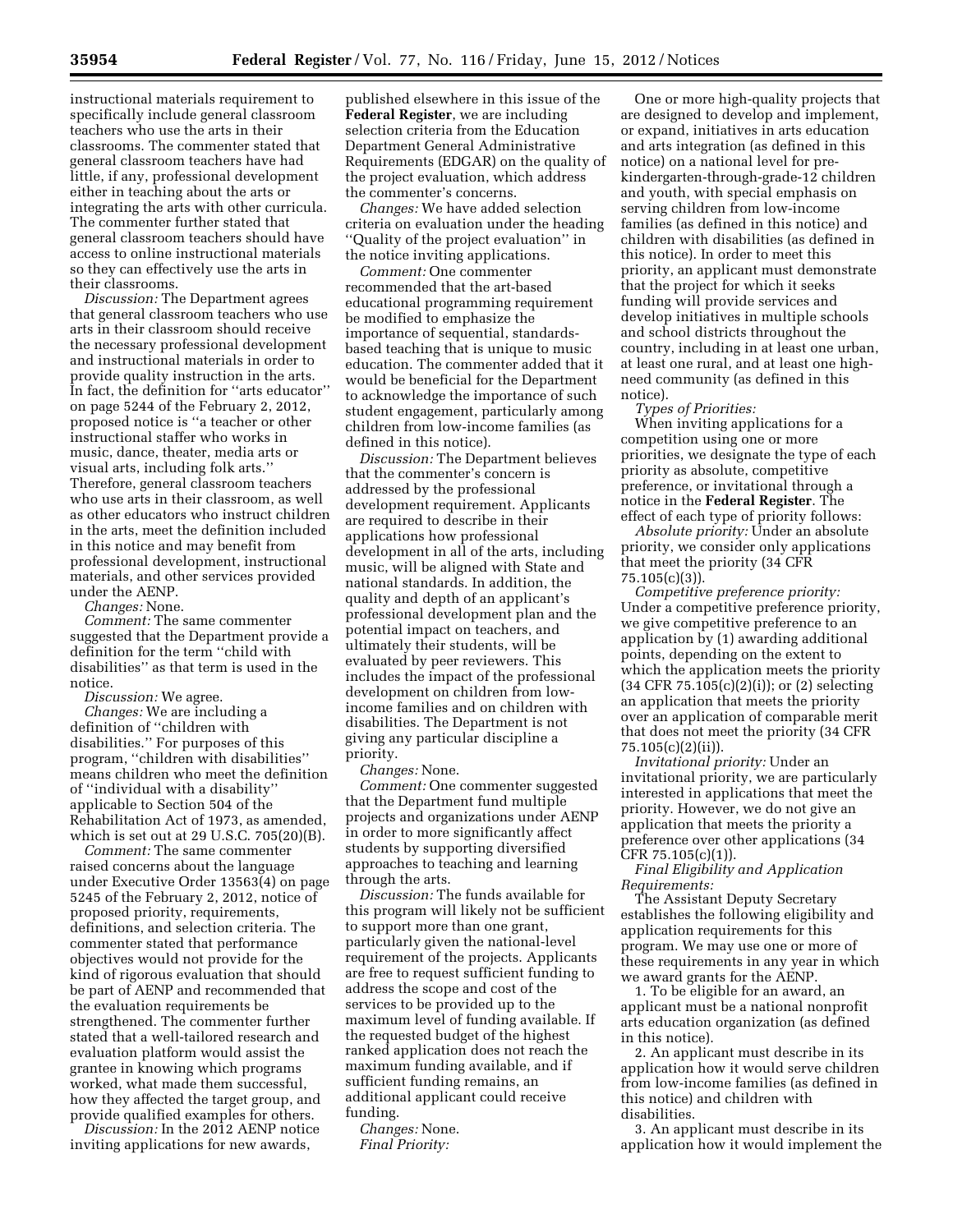following activities and services at the national level:

(i) Professional development based on State or national standards for prekindergarten-through-grade-12 arts educators.

**Note:** *National standards* are the arts standards developed by the Consortium of National Arts Education Associations or another comparable set of national arts standards. The standards developed by the Consortium outline what students should know and be able to do in the arts. These are not Department standards. To view the standards, please go to *[www.menc.org/](http://www.menc.org/resources/view/the-national-standards-for-arts-education-a-brief-history)  [resources/view/the-national-standards-for](http://www.menc.org/resources/view/the-national-standards-for-arts-education-a-brief-history)[arts-education-a-brief-history.](http://www.menc.org/resources/view/the-national-standards-for-arts-education-a-brief-history)* 

(ii) Development and dissemination of instructional materials, including online resources, in music, dance, theater, media arts, and visual arts, including folk arts, for arts educators.

(iii) Arts-based educational programming in music, dance, theater, media arts, and visual arts, including folk arts, for pre-kindergarten-throughgrade-12 students and arts educators.

(iv) Community and national outreach activities and services that strengthen and expand partnerships among schools, school districts, and communities throughout the country. *Final Definitions:* 

The Assistant Deputy Secretary establishes the following definitions for this program. We may use one or more of these definitions in any year in which we award grants for the AENP.

*Arts* means music, dance, theater, media arts, and visual arts, including folk arts.

*Arts educator* means a teacher or other instructional staffer who works in music, dance, theater, media arts, or visual arts, including folk arts.

*Arts integration* means (i) using highquality arts instruction within other academic content areas, and (ii) strengthening the arts as a core academic subject in the school curriculum.

*Child from low-income family* means a child who is determined by a State educational agency or local educational agency to be a child, in pre-kindergarten through grade 12, from a low-income family, on the basis of (a) The child's eligibility for free or reduced-price lunches under the Richard B. Russell National School Lunch Act, (b) the child's eligibility for medical assistance under the Medicaid program under title XIX of the Social Security Act, (c) the family having an income that meets the poverty criteria established by the U.S Department of Commerce, or (d) the family's receipt of assistance under Part A of title IV of the Social Security Act.

*Children with disabilities* means children who meet the definition of

''individual with a disability'' applicable to Section 504 of the Rehabilitation Act of 1973, as amended, which definition is set out at 29 U.S.C. 705(20)(B).

*High-need community* means (i) a political subdivision of a State or portion of a political subdivision of a State, in which at least 50 percent of the children are from low-income families; or (ii) a political subdivision of a State that is among the 10 percent of political subdivisions of the State having the greatest numbers of such children. For the purposes of determining if a community meets this definition, the term ''low-income families'' means families that have an income that meets the poverty criteria established by the U.S. Department of Commerce for the most recent fiscal year for which satisfactory data are available.

*National non-profit arts education organization* means an organization of national scope that is supported by staff or affiliates at the State and local levels and that has a demonstrated history of advancing high-quality arts education and arts integration for arts educators, education leaders, artists, and students through professional development, partnerships, educational programming, and supporting systemic school reform. *Final Selection Criteria:* 

The Assistant Deputy Secretary establishes the following selection criteria for evaluating an application under this program. We may apply one or more of these criteria, as well as criteria from the Education Department General Administrative Regulations in 34.CFR 75.210, in any year in which this program is in effect. We will announce the maximum possible points assigned to each criterion in the notice inviting applications, or the application package, or both.

(1) *Significance.* The Secretary reviews each application to determine the extent to which—

(a) The proposed project is likely to build State and local capacity to provide, improve, or expand arts education and arts integration that address the needs of children and youth, with special emphasis on serving children from low-income families and children with disabilities; and

(b) The applicant has a history of three or more years of demonstrated excellence in the areas of arts education and arts integration on a national scale.

(2) *Quality of the project design.* The Secretary reviews each application to determine the extent to which—

(a) The design of the proposed project is appropriate to, and will successfully address, the arts education needs of prekindergarten-through-grade-12 children

and youth, with special emphasis on children from low-income families and children with disabilities;

(b) The proposed project will provide high-quality professional development for pre-kindergarten-through-grade-12 arts educators who provide instruction in music, dance, drama, media arts, or visual arts, including folk arts;

(c) The proposed project will develop and disseminate instructional materials, including online resources, in multiple arts disciplines for arts educators and other instructional staff;

(d) The proposed project will support arts-based educational programming; and

(e) The proposed project will provide community and national outreach that strengthens and expands partnerships among schools, school districts, and communities throughout the country.

(3) *Quality of project services.* In determining the quality of the services to be provided by the proposed project, the Secretary considers the extent to which—

(a) The services to be provided by the proposed project involve the collaboration of appropriate partners in order to maximize the effectiveness of project services; and

(b) The proposed project will provide services and initiatives that will reach students and arts educators in multiple schools and school districts in urban, rural, and high-need communities throughout the country.

This notice does not preclude us from proposing additional priorities, requirements, definitions, or selection criteria, subject to meeting applicable rulemaking requirements.

**Note:** This notice does *not* solicit applications. In any year in which we choose to use this priority, requirements, definitions, and selection criteria, we invite applications through a notice in the **Federal Register**.

### **Executive Orders 12866 and 13563**

#### *Regulatory Impact Analysis*

Under Executive Order 12866, the Secretary must determine whether this regulatory action is ''significant'' and, therefore, subject to the requirements of the Executive order and subject to review by the Office of Management and Budget (OMB). Section 3(f) of Executive Order 12866 defines a ''significant regulatory action'' as an action likely to result in a rule that may—

(1) Have an annual effect on the economy of \$100 million or more, or adversely affect a sector of the economy, productivity, competition, jobs, the environment, public health or safety, or State, local or Tribal governments or communities in a material way (also